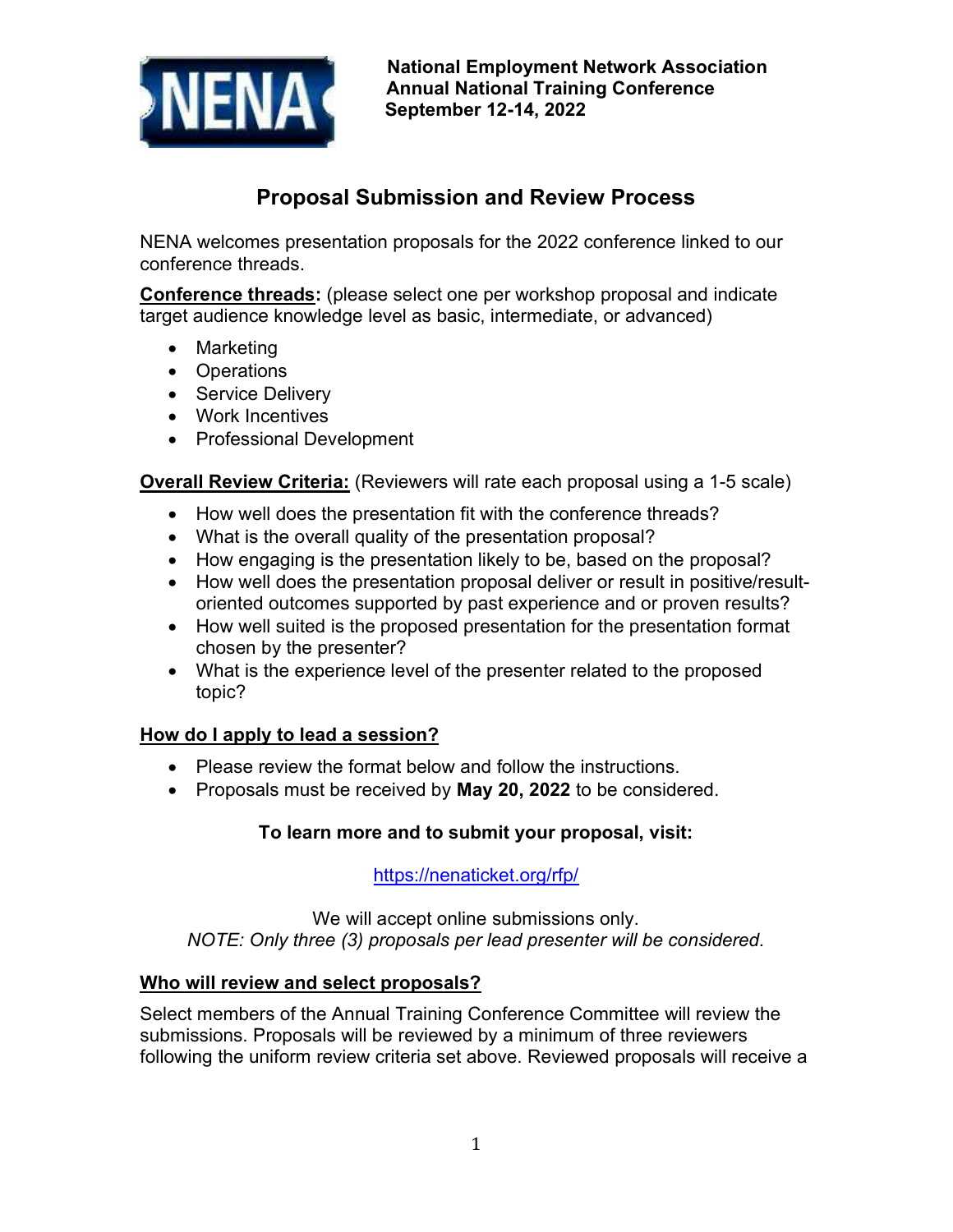

**National Employment Network Association Annual National Training Conference September 12-14, 2022** 

final round of review from the committee co-chairs. This careful process aims to ensure quality and an overall balance of views in the Annual Training Conference presentations.

## **Submission Information:**

You are asked to provide the following information:

- Choice of session tracks
- 10-word title
- 40-word summary (which will be used in the program if accepted)
- 250-word detailed description of the presentation (including presentation format and outline of what will be covered)
- 2-4 presentation objectives
- Bio and headshot

It is highly recommended that you also prepare and save this information in a Word document before entering it into the online system. Once you've submitted your proposal, you won't be able to go back and edit any of the information. If your presentation is accepted and scheduled, you'll be provided with an opportunity to make edits to the final description.

#### **Submission Deadline:**

Friday, May 20, 2022 at 5:00 pm PST/8:00 pm EST

#### **Notification:**

Notification of acceptance/rejection will be emailed to the lead presenter no later than June 3, 2022. If accepted, notices will include the session's schedule day, time and room. You must confirm your conference participation by registering for the conference no later than July 15, 2022. If you have not registered for the conference by July 15<sup>th</sup>, your presentation may be subject to removal and the next closest ranked presentation put into its place.

#### **Additional Presenters:**

Once your proposal is accepted, as the Primary Presenter, you will be responsible for confirming participation and obtaining the required information from each additional speaker. An information sheet will be sent to you to help with collecting this information.

If the required information is not received, it may result in your exclusion from the conference program.